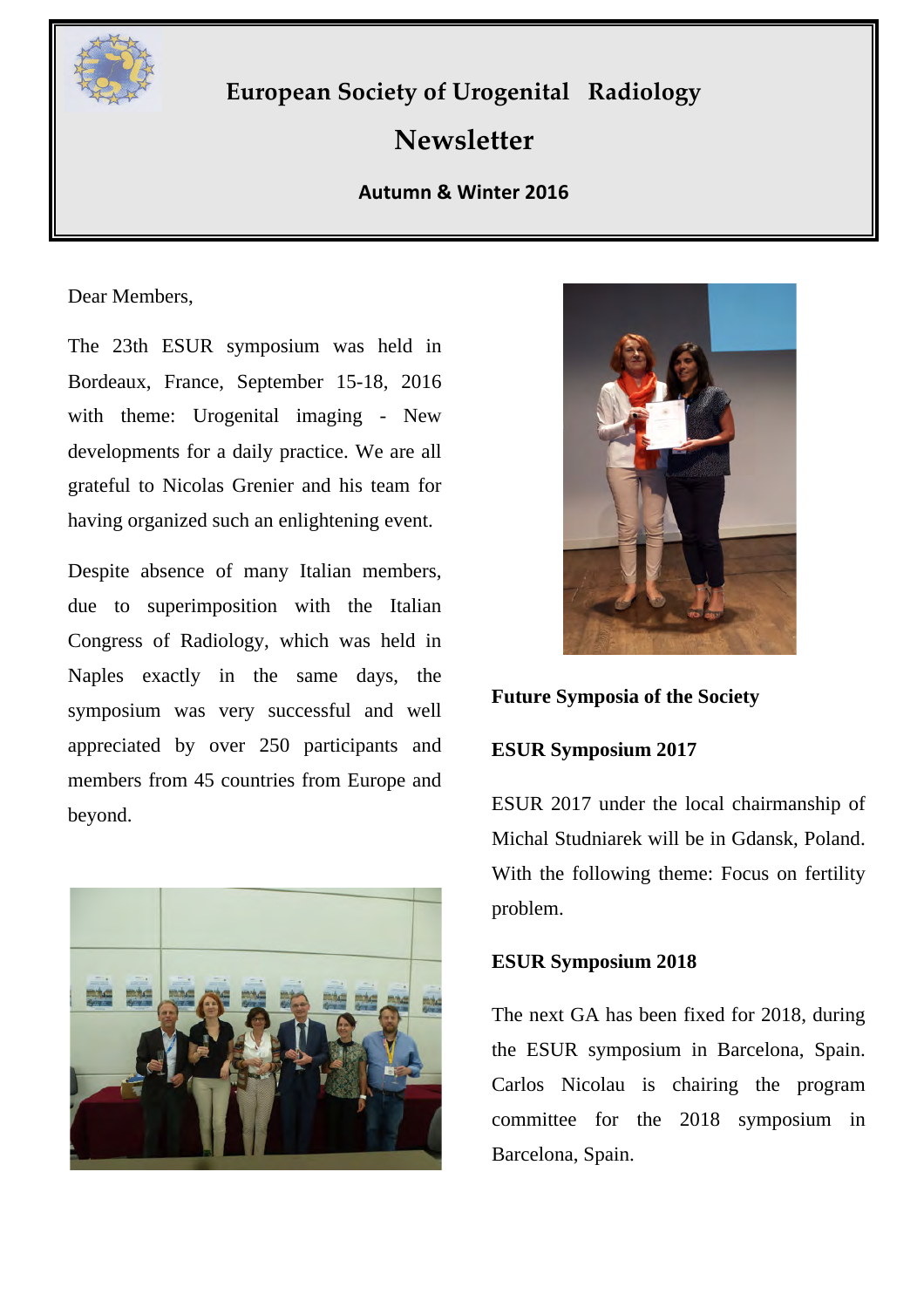#### **Award winners ESUR 2016**

Free oral communications were organized in five very interesting sessions, two of which reserved to our Members, as it is in ESUR tradition, and in a poster presentation session. We would like to highlight and present the winners.

#### **Best Members day sessions**

Maillot, Julie (Bordeaux/FR) - "Tolerance and outcomes of percutaneous image-guided cryoablation vs. surgery of abdominal wall endometriosis."

Eckerbom, Per (Uppsala/SE) - "Determination of renal hemodynamics and oxygenation over 24 hours in healthy volunteers using non-invasive magnetic resonance imaging techniques."

#### **Best oral presentations**

Maiga, Souleymane (Poitiers/FR) - "Increased cold ischaemia time leads to a vascular remodelling in a porcine kidney autotransplantation model: a high-resolution micro-CT analysis of the renal cortex vascular network."

Cimsit, Canan (Istanbul/TR) - "Evaluation of sacroiliac joint MRO for pelvic venous congestion signs in women clinically suspected of sacroiliac joint disorder."

#### **Best poster presentations**

Sasaguri, Kohei (Saga/JP) - "External validation of ADNEX MR SCORING system."

Takahashi, Naoki (Rochester/US) - "CT skeletal mass index for survival prediction in genitourinary malignancy: optimization of skeletal mass quantification methods."

#### **Level III examination**

The  $2<sup>nd</sup>$  edition of the examination test for the level III training programme was done, and two candidates obtained the Urogenital Radiology diploma. Congratulations!

The next level III exams will be held on the occasion of the ESUR 2017 symposium in Gdansk, Poland, September 15, 2017.

## **Reports from the ESUR Ad-hoc Committees and Working Groups**

The working groups met and prepared their action plans. The scientific activity continues to prosper, as it is documented by an increasing number of publications produced with the cooperation of the members, organization of courses and workshops.

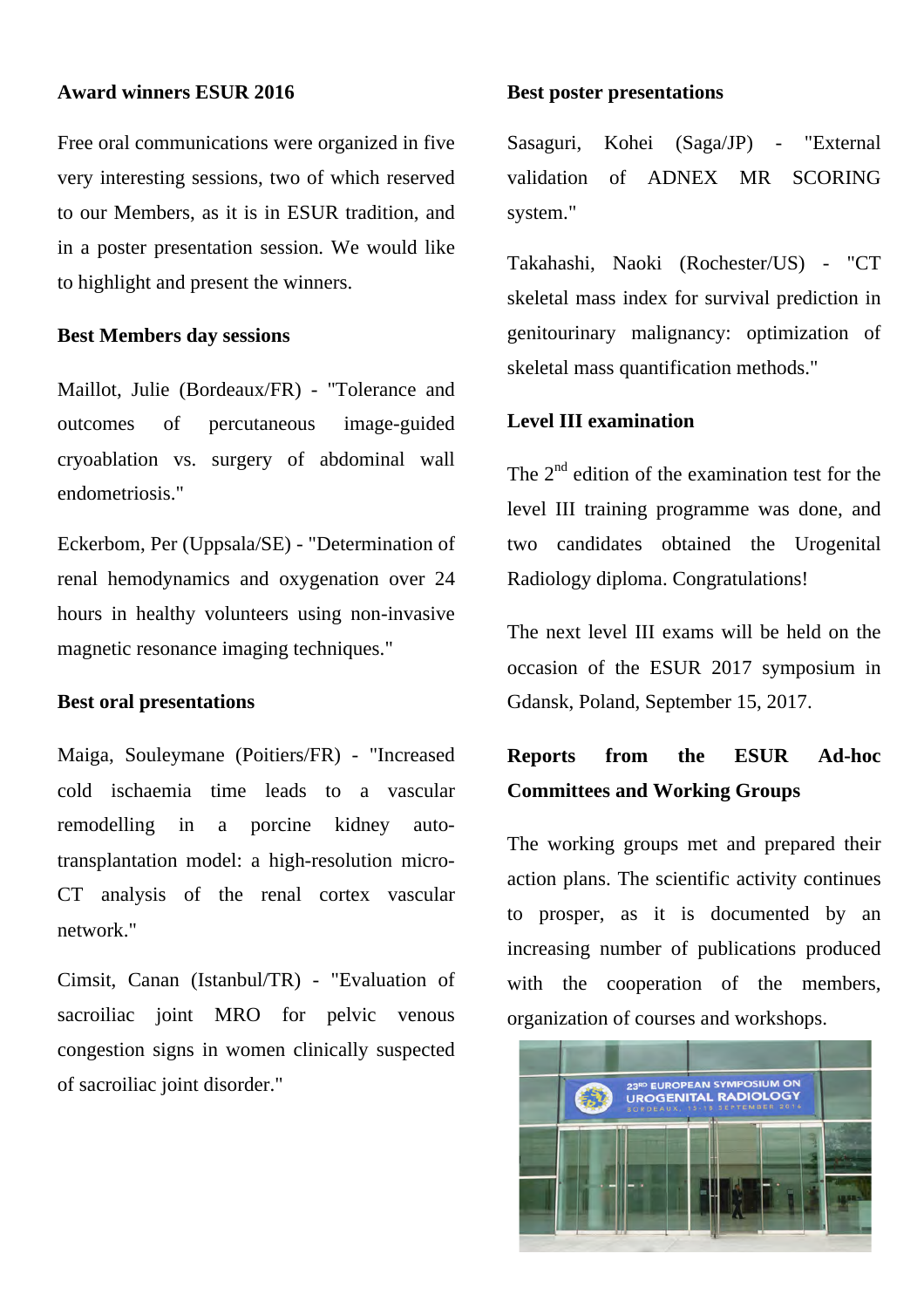## **Collaboration with SAR**

Decision to abandon joint meetings (2014).

Mutual active participation to hold workshops and give talks in respective meetings.

Invitation to hold honorary lecture at the respective meeting:

Harriet Thoeny: 2015 Coronado/CA

Marie-France Bellin: 2016 Hawaii

Raymond Oyen: 2017 Hollywood/F

## **Collaboration with ASAR**

Invitation to ACAR (Asian Congress of Abdominal Radiology) meeting be held biennually, 2 board members invited to lecture.

ACAR 2015, Hamamatsu/Japan: Michel Claudon, Harriet Thoeny

ACAR 2017, Busan/South Korea: Raymond Oyen, Harriet Thoeny





## **Collaboration with EMUC**

European Multidisciplinary Meeting on Urological Cancer.

Raymond Oyen and Harriet Thoeny are in the scientific committee, replacing Gertraud Heinz-Peer.

Next annual meeting (8th) in Milan, November 24-27, 2016.

## **Collaboration with EAU**

Invitation for plenary talk during annual meeting in Munich 2016: «Is there a role for prebiopsy MRI» by Harriet Thoeny.

Invitation of Nicolas Mottet from EAU to ESUR 2016, responsible for EAU guidelines.

## **Collaboration with ESGAR**

Joint session ESGAR-ESUR at both annual meetings. Common guidelines on pelvic floor imaging published in European Radiology.

First joint workshop on imaging of the acute abdomen to be held in Rome, October 19-20, 2017.